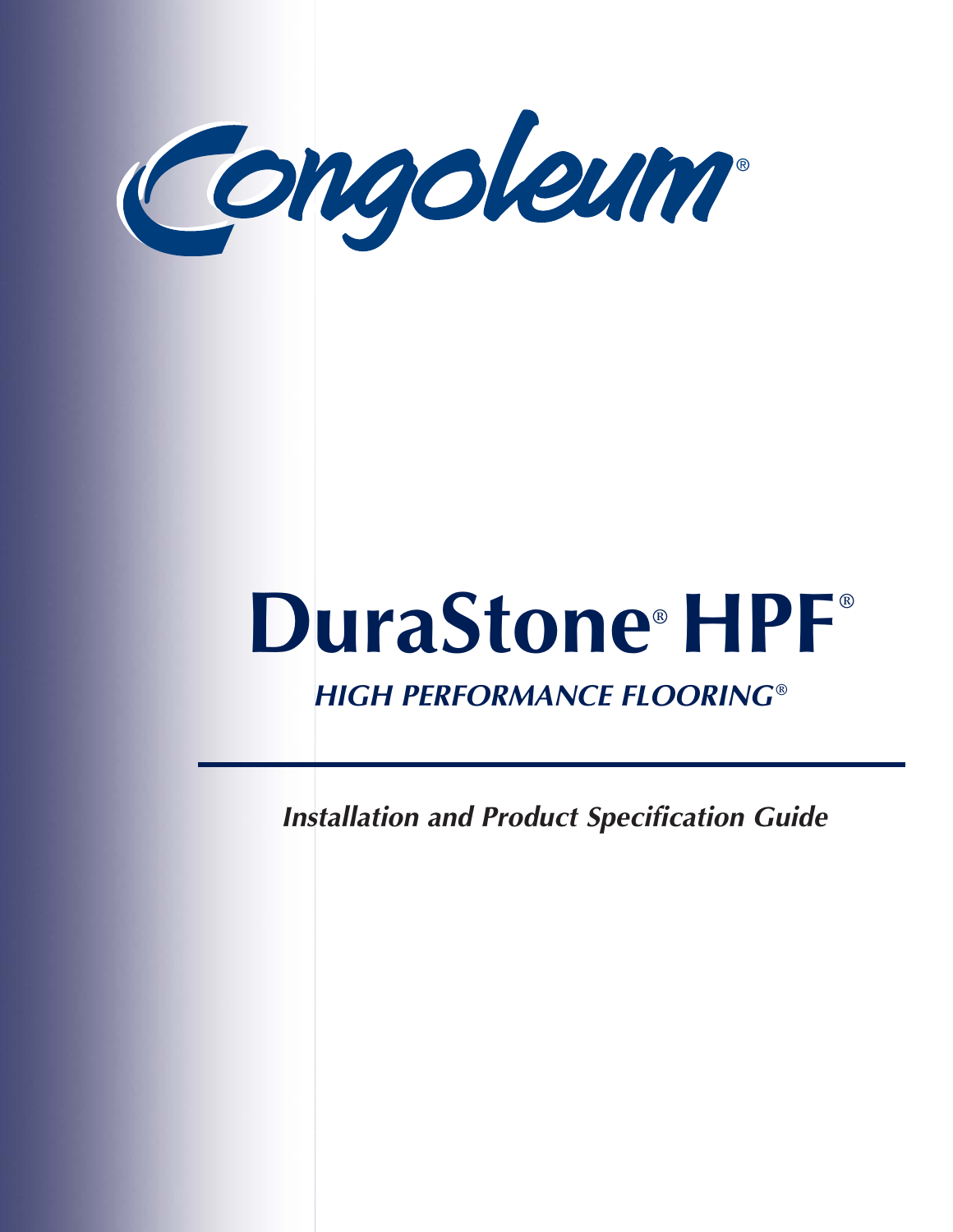# **DURASTONE HPF SAFETY**

Safety for yourself and others on the job site is your responsibility as a professional flooring installer. Read and observe the following safety precautions.

- Read and follow the safety precautions and warnings printed on the label of the installation accessory products being used. Obtain the appropriate MATERIAL SAFETY DATA SHEETS (MSDS) for information that may be required for products which may contain hazardous materials. DuraStone does not have an MSDS because it is classified as an "article" and not a chemical. MSDS are available for the adhesive. You may obtain an MSDS for the adhesive products by calling or writing to your Congoleum distributor or contacting: Congoleum Corporation, Installation Dept., PO Box 3127, Mercerville, NJ 08619.
- Various safety precautions should be taken when preparing subfloors.
- **Wood and concrete:** If working on wood or concrete subfloors, use proper safety precautions when sanding or grinding. Avoid creating dust. Concrete and cementitious patching compounds contain crystalline silica, which is a known carcinogen. Wood dust is classified as a nasal carcinogen in humans. Airborne wood dust may also be an explosive hazard.
- **Resilient Flooring**

#### **WARNING**

**Do not sand, dry sweep, dry scrape, drill, saw, beadblast, or mechanically chip or pulverize existing resilient flooring, backing, lining felt, asphaltic "cutback" adhesive, or other adhesive. These products may contain asbestos fibers and/ or crystalline silica. Avoid creating dust. Inhalation of such dust is a cancer and respiratory tract hazard. Smoking by individuals exposed to asbestos fibers greatly increases the risk of serious bodily harm. Unless positively certain that the product is a non-asbestos containing material, you must presume it contains asbestos. Regulations may require that the material be tested to determine asbestos content and may govern the removal and disposal of material. Whenever possible, existing flooring should be left in place and the new floor installed over the top. If you must remove old flooring material, contact your retailer or Congoleum Corporation, Installation Department, P.O. Box 3127, Mercerville, NJ 08619, for a copy of recommended work practices for the removal of resilient floor coverings. These practices should be followed.**

#### **NOTICE**

Various federal, state, and local government agencies have regulations governing the removal of in-place asbestos containing material. If you contemplate the removal of a resilient floor covering structure that contains (or is presumed to contain) asbestos, you must review and comply with all applicable regulations. Regulations outside the United States may vary.

Copies of the Resilient Floor Covering Institute (RFCI) Recommended Work Practices for the Removal of Resilient Floor Coverings are available from:

Resilient Floor Covering Institute 401 East Jefferson Street Suite 102 Rockville, MD 20850 (301) 340-8580

Please note that the RFCI Recommended Work Practices are subject to change as new practices are incorporated. It is your responsibility to determine that the Recommended Work Practices you use are those in effect.

#### **MOLD AND MILDEW ISSUES**

Prior to removing an existing floor following the RFCI Recommended Work Practices for Removal of Resilient

Floor Coverings (unless state or local law requires other measures), if there are visible indications of mold or mildew or the presence of a strong musty odor in the area where resilient flooring is to be removed or installed, the source of the problem should be identified and corrected before proceeding with the flooring work. In virtually all situations, if there is a mold issue, there is or has been an excessive moisture issue. Visible signs of mold or mildew (such as discoloration) can indicate the presence of mold or mildew on the subfloor, on the underlayment, on the back of the flooring, and sometimes even on the floor surface. If mold or mildew is discovered during the removal or installation of resilient flooring, all flooring work should stop until the mold or mildew problem (and any related moisture problem) has been addressed.

In areas where flooding has occurred, it is recommended that damaged flooring be removed following the RFCI Recommended Work Practices for Removal of Resilient Floor Coverings (unless state or local law requires other measures). Any underlayment and subfloor should be allowed to thoroughly dry and, if necessary, cleaned, disinfected, and otherwise remediated consistent with the U.S. Environmental Protection Agency (EPA) guidelines referenced below. Any structural damage or signs of mold or mildew must be corrected before reinstalling resilient flooring. This may include for example replacement of the underlayment and/ or subfloor.

For water damage caused by leaking fixtures, the source of the moisture leak must be located and corrected. Any structural damage must be repaired and any signs of mold or residual moisture must be addressed before replacing the resilient flooring in the affected area.

To deal with mold and mildew issues, you should refer to the EPA guidelines that address mold and mildew. Depending on the mold and mildew condition present, those remediation options range from cleanup measures using gloves and biocide to hiring a professional mold and mildew remediation contractor to address the condition. Remediation measures may require structural repairs such as replacing the underlayment and/or subfloor contaminated with mold and mildew as a result of prolonged exposure to moisture.

The EPA mold guidelines are contained in two publications "A Brief Guide to Mold, Moisture and Your Home" (EPA 402-K-02-003) and "Mold Remediation in Schools and Commercial Buildings" (EPA 402-K-01-001). Appendix B of the "Mold Remediation in Schools and Commercial Buildings" publication describes potential health effects from exposure to mold, such as allergic and asthma reactions and irritation to eyes, skin, nose and throat. These publications can be located on EPA's website at www.epa.gov/iaq/molds/

- Keep work areas free of obstructions, such as tools and scrap or loose tiles, and dispose of scrap materials promptly and properly to eliminate a slip or trip hazard.
- Always use the correct lifting practices.
- Use only UL<sup>®</sup> approved electrically powered tools **equipped with a dust collector.** Read and follow the safety precautions and recommended procedures for using power tools.
- Use heavy-duty extension cords and keep them in good repair.
- If using minerals spirits as suggested in this guide, **CAUTION: Minerals spirits is a flammable material. Read and follow cautionary instructions on the labels of these products.**
- Wear non-conducting rubber-soled shoes and use a ground fault interrupter (GFI) when using power equipment in damp or wet areas.
- Wear protective equipment when appropriate such as safety glasses, respirators, **NIOSH-designated** dust masks, kneepads, gloves, etc.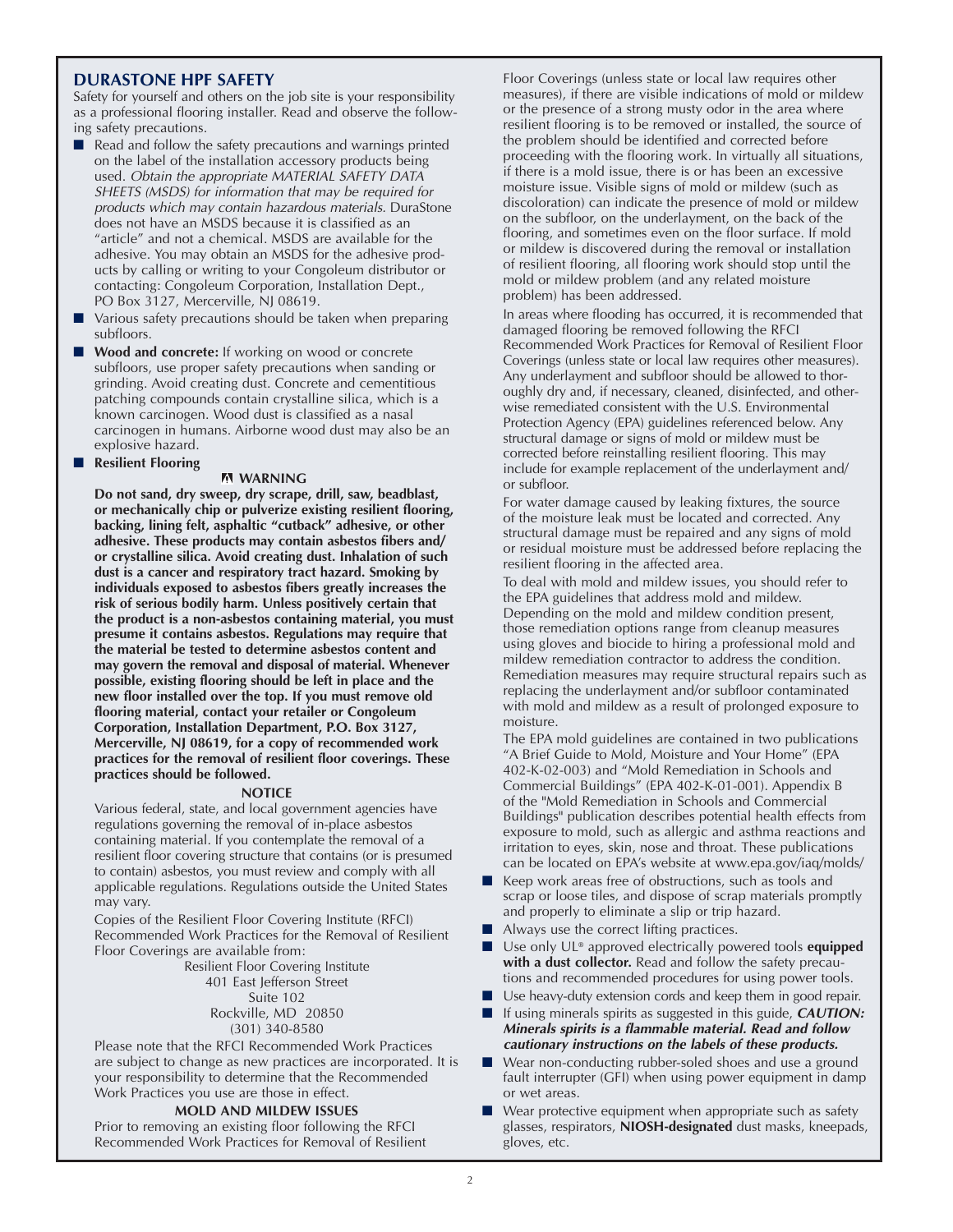# **DURASTONE HPF**

DuraStone is an upscale 16"x16" designer-size tile with remarkable styling and surface texture that captures the beauty of nature. Congoleum uses a revolutionary new technology to suspend nano-composite nylon particles and aluminum oxide in the surface glaze. This process provides excellent performance properties, superior durability and makes it virtually stainproof.

#### **PRODUCT DATA AND INFORMATION**

| Size (nominal)                                                       | $16''$ x $16''$ (40.6 cm x 40.6 cm)            |  |  |
|----------------------------------------------------------------------|------------------------------------------------|--|--|
| Gauge (nominal)                                                      | $.160''$ (4.1 mm)                              |  |  |
| <b>Packaging per Carton</b>                                          | 10 pcs. (17.77 sq. ft.; 1.65 m <sup>2</sup> )  |  |  |
| <b>Weight per Carton</b>                                             | 34 lbs. (15.4 kg.)                             |  |  |
| <b>NBS Smoke Density</b>                                             | Passes                                         |  |  |
| <b>Critical Radiant Flux</b><br>(ASTM E648 > 0.45w/cm <sup>2</sup> ) | Passes                                         |  |  |
| <b>Motor Vehicle</b><br><b>FMVSS 302</b>                             | Passes                                         |  |  |
| <b>Static Load Limit</b>                                             | 250 psi                                        |  |  |
| <b>Slip Resistance</b>                                               | Meets ADA Recommendations                      |  |  |
| <b>PEI Rating</b>                                                    | $3 - 4$                                        |  |  |
| <b>Installation Method</b>                                           | <b>Full Spread</b>                             |  |  |
| <b>Subfloor Application</b>                                          | On, above, or below-grade level                |  |  |
| <b>Adhesive</b>                                                      | <b>DS100 DuraSet Adhesive</b>                  |  |  |
| <b>Adhesive Sizes</b>                                                | 1 quart; 1 gallon and 4 gallon                 |  |  |
| <b>Adhesive Spread Rate</b>                                          | 200 to 250 sq. ft./gallon                      |  |  |
| <b>Recommended Trowel</b>                                            | 1/16" w x 1/32" d x 1/32" apart                |  |  |
| <b>Suggested Usage</b>                                               | Residential and Light Commercial               |  |  |
| Warranty                                                             | Residential - Lifelong;<br>Commercial - 5 Year |  |  |

#### **RECOMMENDED USE**

DuraStone is recommended for residential and light commercial use in dry, interior heated areas.

# **Residential**

DuraStone is recommended for use in all areas of the home.

#### **Light Commercial**

DuraStone is recommended for use in areas receiving light commercial foot traffic.

DuraStone is not recommended for installation in exterior or unheated areas, wet areas, commercial kitchens or food processing areas or on ramps. For information on other specific applications, contact the Congoleum Installation and Technical Department at 609-584-3888.

Areas receiving more concentrated traffic and or routine spills should be protected with floor polish and a regular maintenance schedule should be followed. (See Care and Maintenance).

# **GENERAL INFORMATION**

Install DuraStone with Congoleum DS100 DuraSet Adhesive.

Proper storage and handling is critical to ensure tiles do not become distorted prior to installation. Always store and transport cartons on a flat surface stacked no more than 10 cartons high.

The importance of proper temperature at the time of installation cannot be over-emphasized. Do not install at a temperature higher than 85°F (29°C). The subfloor, all flooring material, and adhesive must be conditioned at a constant temperature between 65°F (18°C) and 85°F (29°C) for 48 hours prior to, during, and 48 hours after installation. Thereafter, maintain a room temperature between 55°F (13°C) and 100°F (38°C). **NOTE: Exposure to extreme temperature variations can cause thermal expansion or contraction resulting in edge curl or gaps between tile.**

When installing tile from two or more cartons, check the code on the side of the cartons to ensure that the pattern and shade numbers are the same. Mix tiles from several cartons to achieve the best appearance. Arrows are printed on the back of each tile. Install tile with arrows pointed in the same direction unless specifically instructed otherwise on a separate insert found in the carton. Perimeter grout lines will vary in width from tile to tile. This variation has been designed into the floor to create a more realistic visual of a hand-set tile.

#### **TOOLS AND MATERIALS**

- Congoleum DS100 DuraSet Adhesive
- Notched trowel (1/16" wide, 1/32" deep, 1/32" apart)
- 100-pound, three-section, steel roller
- 18" tile cutter optional

# **SUBFLOOR REQUIREMENTS**

DuraStone may be installed over dry concrete on all grade levels, suspended wood floors and qualifying old, smooth, resilient floors that are fully adhered and securely bonded.

**Deviations in the flatness of the subfloor cannot exceed 1/16" in 1' or 3/16" in 10'.** This is particularly important when installing over a cold concrete subfloor since the tile will be stiffer at low temperatures.

All surface imperfections should be leveled with a portland cement-based patching compound or underlayment. The use of gypsum-based latex patching compound or underlayment is not recommended by Congoleum and may result in bond failure.

Concrete subfloors must be clean, dry, and free of paint, efflorescence, curing, hardening and parting compounds, sealers, and old adhesive residue. Congoleum does not recommend the installation of DuraStone where excessive moisture, vapor emissions, hydrostatic pressure or alkali conditions exist. Installation failures resulting from these conditions are not warranted by Congoleum.

Wood subfloors must be structurally sound and free of movement with at least 18" of well-ventilated air space below. Single layer floors and stripwood floors must be covered with a 1/4" or heavier underlayment to achieve a total subfloor thickness of 1". Single layer stripwood floors should be covered with a minimum 3/8" underlayment.

Approved underlayments include APA Rated Underlayment grade plywood (specify "Fully Sanded Face"), APA C-C Plugged Exterior grade plywood. Other underlayments panels may be suitable for use. Consult your supplier for recommendations and warranty information prior to performing the installation. Fasten underlayment with 1¼″ ringshank nails or approved divergent staples, spaced as follows:

| Underlayment     |                    | Along        |
|------------------|--------------------|--------------|
| <b>Thickness</b> | <b>Interior</b>    | <b>Edges</b> |
| 1/4''            | $4^{\prime\prime}$ | $\gamma$ "   |
| 3/8" or heavier  | 6''                | 3''          |

Sand underlayment joints level and fill gaps wider than 1/32".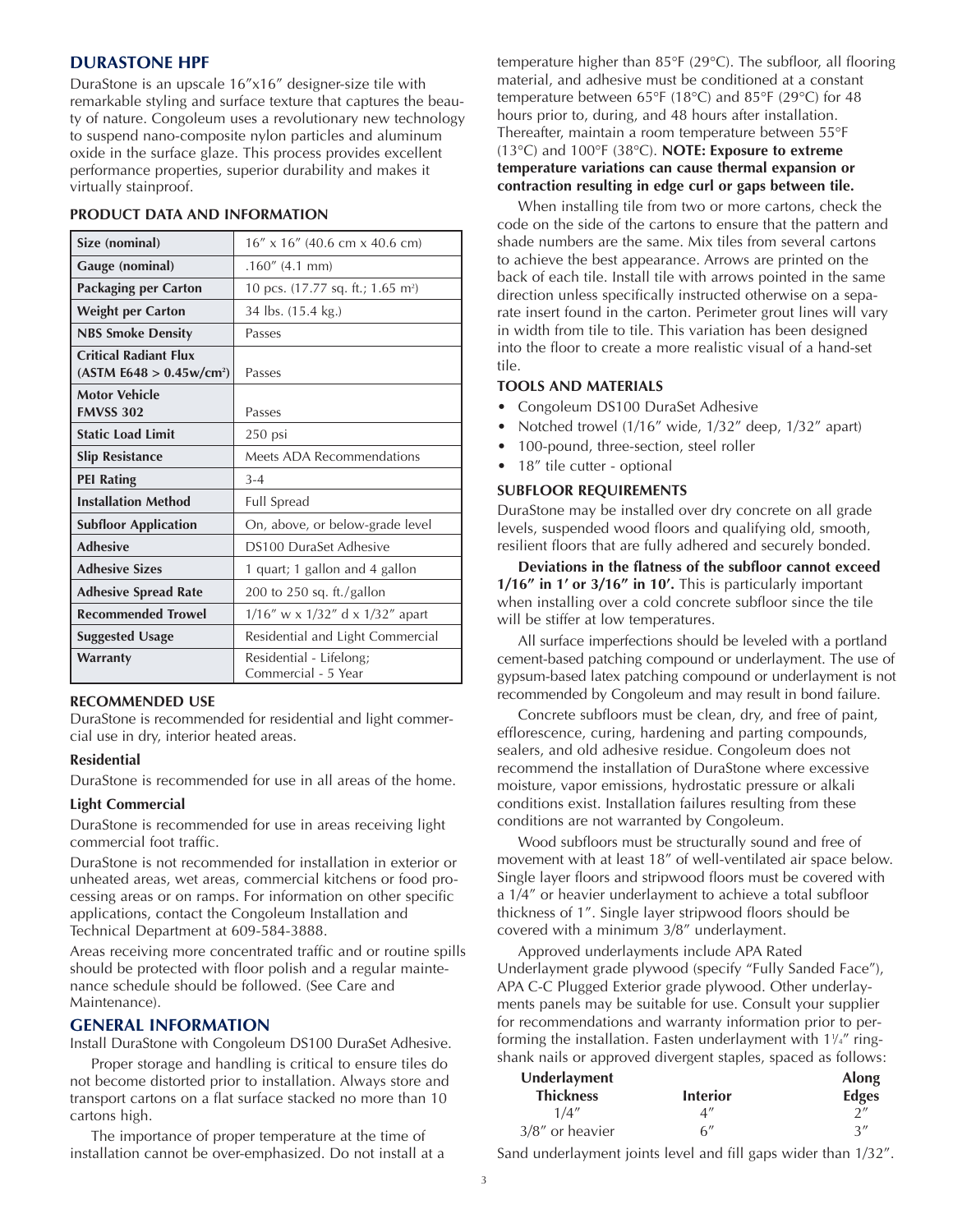| <b>Subfloor</b><br>Construction/<br><b>Materials</b>                        | <b>Comments</b>                                                                                                                                                                                                                                                                                                                                                                                                                                                                                     | <b>Notes</b>                                                                              |
|-----------------------------------------------------------------------------|-----------------------------------------------------------------------------------------------------------------------------------------------------------------------------------------------------------------------------------------------------------------------------------------------------------------------------------------------------------------------------------------------------------------------------------------------------------------------------------------------------|-------------------------------------------------------------------------------------------|
| Wood                                                                        | • Double layer construction over<br>joist or trusses on 16" centers with<br>at least 18" of well-ventilated<br>air space.<br>• Install 1/4" or heavier under-<br>layment over strip wood, single<br>layer wood floors and APA-rated<br>Sturd-I-Floor Systems.                                                                                                                                                                                                                                       | Subfloor must<br>be solid and<br>free of<br>movement.                                     |
| Underlayment                                                                | • APA underlayment grade<br>plywood with fully sanded face.<br>• Hardwood and veneer under-<br>layment panels such as Multiply,<br>HU 845 Tec-Ply and Ulay.<br>· Lauan plywood, particleboard,<br>oriented strand board and chip-<br>board create a higher risk for<br>installation and adhesive failure<br>and are not recommended unless<br>warranted by the panel<br>manufacturer or supplier.<br>• Not recommended over cement<br>backer-boards, glass mesh mortar<br>units or acoustical cork. | Install accord-<br>ing to panel<br>manufacturers'<br>written<br>instructions.             |
| Concrete                                                                    | • On, above and below-grade<br>level.<br>• Radiant-heated floors not to<br>exceed $85^{\circ}$ F (29 $^{\circ}$ C).                                                                                                                                                                                                                                                                                                                                                                                 | Moisture<br>vapor<br>emissions not<br>to exceed 5<br>pounds.                              |
| <b>Light Weight</b><br>Concrete<br>(Residential<br><b>Application only)</b> | • Minimum 100-pound density<br>• Installation over gypsum-based<br>acoustical toppings is not<br>recommended.                                                                                                                                                                                                                                                                                                                                                                                       | Confirm<br>adequate<br>adhesion to<br>substrate.                                          |
| <b>Resilient Floor</b><br>(See WARNING<br>in next column)                   | • Smooth, non-cushioned sheet<br>flooring and vinyl composition tile.<br>• Embossed non-cushioned and<br>thin cushioned vinyl flooring can<br>be prepared with embossing<br>leveler in residential applications.<br>• Do not install over soft, heavy<br>cushioned floors, self-adhering tile<br>or tile installed below grade level.                                                                                                                                                               | Must be single<br>layer, fully<br>adhered and<br>well bonded.<br>Remove wax<br>or polish. |
| Ceramic and<br><b>Stone</b>                                                 | • Ceramic, marble and granite.                                                                                                                                                                                                                                                                                                                                                                                                                                                                      | Fill grout joints<br>level.                                                               |
| Carpet/<br>Laminate                                                         | • Not recommended.                                                                                                                                                                                                                                                                                                                                                                                                                                                                                  | Remove                                                                                    |
| <b>Patching</b><br>Compound                                                 | • Portland cement-based<br>compound such as Ardex Feather<br>Finish, Mapei Plani-Patch or equal.<br>• Gypsum-based patching<br>compounds are not recommended.                                                                                                                                                                                                                                                                                                                                       | Refer to<br>manufacturers'<br>instructions for<br>use and<br>applications.                |

#### **EXISTING RESILIENT FLOORS**

Whenever possible, it is desirable to leave the old flooring in place with the last alternative being removal (See Warning on page 1). Suitable old, resilient floors should be smooth, non-cushioned, single layer, fully adhered, securely bonded, and in good condition. All floor polish, wax, and finish should be stripped with a liquid stripping solution following label instructions.

In residential applications, DuraStone can be installed over embossed non-cushioned and thin cushioned vinyl

flooring that is covered with wood underlayment (provided the subfloor is suspended wood) or prepared with a latexmodified portland cement-based embossing leveler.

Do not install over soft, heavy cushioned floors, tile installed on concrete below grade level, or existing selfadhered flooring.

#### **FLOOR LAYOUT**

To start the layout, place a mark in the center of the floor at each end of the room. Then connect the marks by snapping a chalk line down the center of the room.

Next divide the room into equal quadrants. To do this, locate the center point of the chalk line and snap a perpendicular line, using the 3-4-5 method or a carpenter square as a guide (Figure 1).

Make a dry layout in one quadrant along the center and perpendicular chalk lines. Measure the distance between the last whole tile and the wall. If the distance in either row is less than half a tile, adjust the starting point and snap a new chalk line one-half the dimension of a full tile (8") away from the original chalk line (Figure 2). This will provide a balanced layout with larger cut tile around the perimeter.



It is important to avoid positioning tile joints directly over underlayment joints or seams in existing floor coverings. If this should occur when laying out the installation, reposition the chalk lines.

#### **ADHESIVE APPLICATION**

Congoleum DS100 DuraSet Adhesive applied with a properly notched adhesive trowel is required for installing DuraStone over all approved subfloor surfaces.

The use of a high-quality, floor covering latex primer that is specifically designed to improve adhesion may be used over wood, porous concrete and patching compounds. The primer will help seal the surface and tie down dust that can interfere with the adhesive bond. Do not use paint primers.

**The recommended trowel notch size, 1/16" wide, 1/32" deep, 1/32" apart must be used** (Figure 3). Excessive amounts of adhesive applied with an improper trowel will delay drying time and can result in exudation (oozing up) of adhesive between tile in service. Insufficient coverage (normally caused by worn notches on adhesive trowels) will prevent proper adhesion or bond to the tile. When trowel notches become worn (occurs more frequently on concrete subfloors), they should be re-notched to the recommended size or replaced.



Figure 3 -Notched trowel.

Spread the adhesive over one-half of the subfloor and a few inches beyond the chalk line with a notched trowel.

**Allow DS100 Adhesive to dry completely to a tack** (approximately 45 to 60 minutes) before installing tile. Drying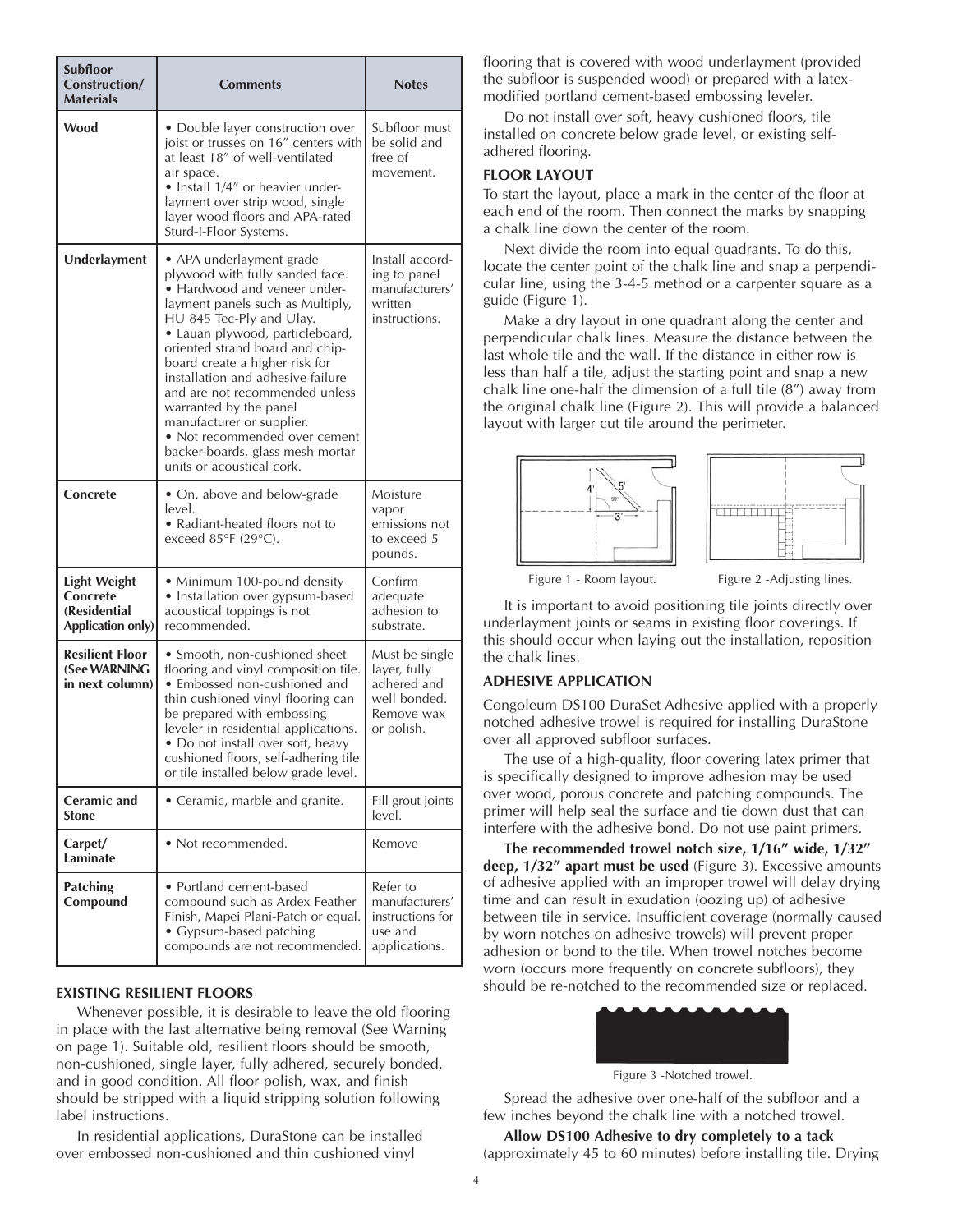time can vary depending on temperature, humidity and substrate conditions. When tacky dry, the adhesive will turn from light blue to clear. The final test is to place a finger into the tacky dry, clear adhesive and apply firm pressure. If the adhesive does not transfer to the finger when removed, it is ready for installation. Do not use fans to accelerate adhesive drying time. Fan drying will cause the top surface of the adhesive to dry prematurely, trapping residual moisture in and preventing the adhesive from fully curing. Tiles set into DS100 before it has completely dried may result in tile shifting and gapping. **Caution:** DS100 Adhesive is an eye and skin irritant. Provide adequate ventilation.

# **INSTALLATION**

Complete one-half of the room at a time. Carefully position the first tile into the adhesive at the intersection of the chalk lines (Figure 4).



Figure 4 - Positioning tile.

Continue working toward the walls. Position the tiles at a low angle into adhesive tightly against previous tiles with corners lined up. Press tiles firmly without sliding. Spread adhesive on the second half of the floor so it can dry while you are cutting and fitting the last row of tiles along the wall.

# **CUTTING DURASTONE TO FIT**

The last row of tiles will need to be cut to fit to walls and other vertical surfaces.

• **Straight Cuts -** Place loose tiles directly over the top of the last full row of tile making sure all edges are lined up. Using a whole tile as a measuring device, position one edge against the wall and mark the loose tile with a pencil along the opposite edge (Figure 5).



Next, place the marked tile on a cutting board. Using a carpenter square as a guide, score the pencil line deeply with a sharp knife. Break or cut tile along the score mark. **Caution:** Keep fingers away from knife blade to avoid injury. Install the tile with cut edge against the wall. **Note:** If a tile cutter is used for DuraStone, it must be able to accommodate a 16"x 16" tile.

**• Irregular Shapes -** Make a pattern or template out of heavy paper or cardboard to fit to irregular shapes such as door trim, pipes, etc. (Figure 6). Trace the pattern onto the tile and cut with a utility knife or coping saw.



# **IMMEDIATELY AFTER INSTALLATION**

Roll the entire floor with a 100 to 150-pound, three-section, steel roller. Roll the floor across tile joints in both directions.

Tile installed with DS100 Adhesive can be walked on immediately. Wait 48 hours before washing. Adhesive smears can be removed with mineral spirits or charcoal lighter fluid. **Caution:** Solvents are hazardous materials and should be used with caution in accordance with the manufacturer's label instructions.

Replace the base moldings and return appliances and furniture to the room by rolling or sliding it over strips of hardboard.

# **CARE AND MAINTENANCE**

DuraStone is extremely durable and easy to clean. The naturally textured surface glaze resists scratching, scuffing and staining.

# **GENERAL CARE AND MAINTENANCE**

- Protect against indentations and furniture damage by making sure furniture legs have large surface floor protectors.
- Mobile appliances and furniture should be equipped with easily swiveling casters.
- Place mats at outside entrances to prevent dirt, grit, sand, water, snow, and ice from being tracked onto the floor.
- Vacuum or sweep the floor regularly.
- Wipe up spills promptly with a damp cloth or mop.
- Wash the floor with Congoleum Bright 'N Easy No-Rinse Cleaner or other suitable floor cleaner.
- Sealers and buffing are not required or recommended.

# **LIGHT COMMERCIAL MAINTENANCE**

Additional protection is recommended in areas of high wear. In addition to the items listed above, the following applies to light commercial applications:

- Use plastic floor protectors under desk chairs to protect the floor.
- Use fatigue mats at hair salon workstations and similar high wear areas.
- The use of floor polish is optional. Areas that receive a high concentration of traffic or more frequent spills can be maintained with Congoleum Commercial Satin-Gloss Floor Polish (C3100) for added protection. **Do not buff the floor.**

For additional care and maintenance information, contact Congoleum's Consumer Affairs Department at 609-584-3000.